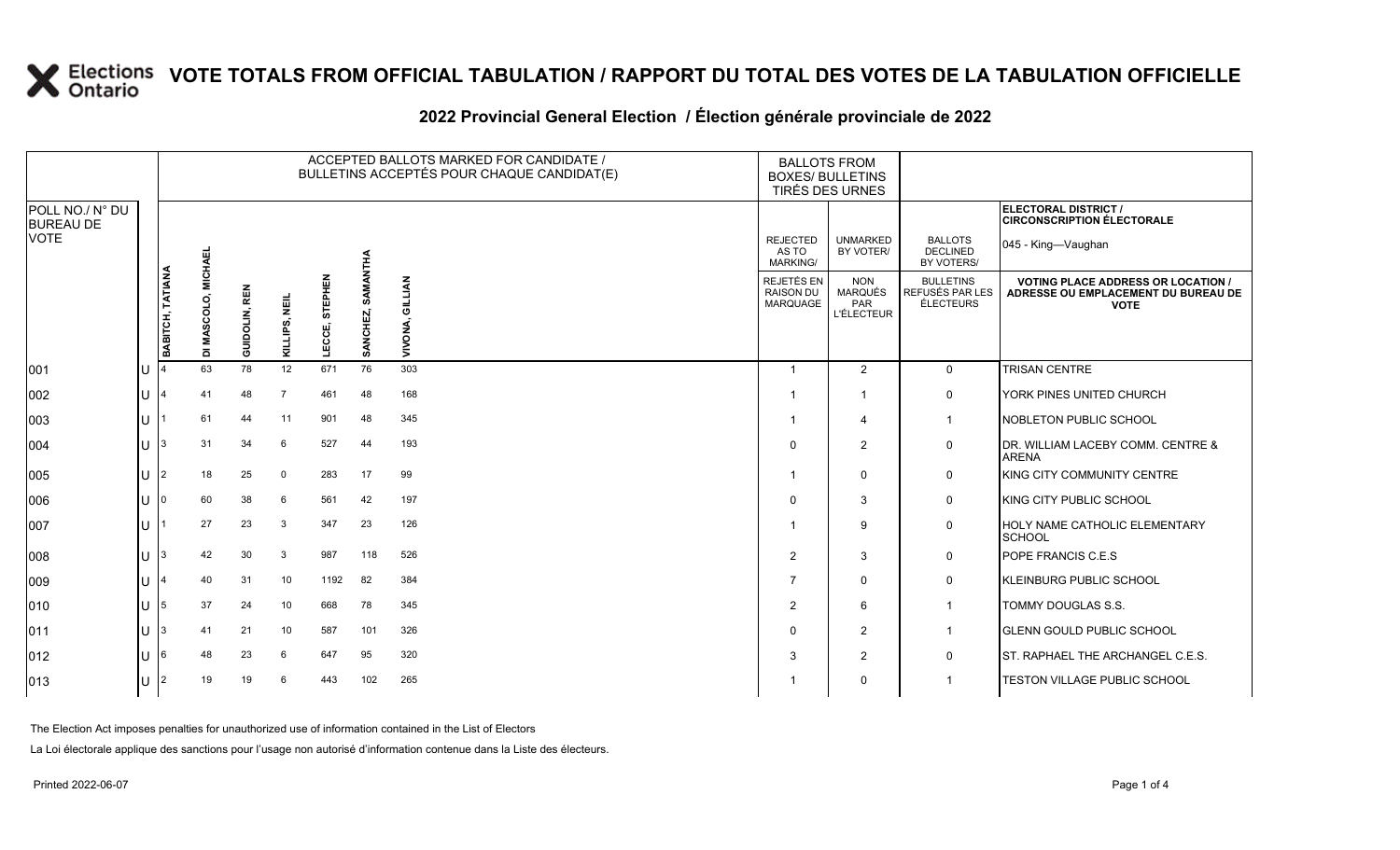# **X** Elections VOTE TOTALS FROM OFFICIAL TABULATION / RAPPORT DU TOTAL DES VOTES DE LA TABULATION OFFICIELLE

|                                     |     | ACCEPTED BALLOTS MARKED FOR CANDIDATE /<br>BULLETINS ACCEPTÉS POUR CHAQUE CANDIDAT(E) |                |               |                |                   |                      |                    |                                                          | <b>BALLOTS FROM</b><br><b>BOXES/ BULLETINS</b><br>TIRÉS DES URNES |                                                         |                                                                                                 |
|-------------------------------------|-----|---------------------------------------------------------------------------------------|----------------|---------------|----------------|-------------------|----------------------|--------------------|----------------------------------------------------------|-------------------------------------------------------------------|---------------------------------------------------------|-------------------------------------------------------------------------------------------------|
| POLL NO./ N° DU<br><b>BUREAU DE</b> |     |                                                                                       |                |               |                |                   |                      |                    |                                                          |                                                                   |                                                         | ELECTORAL DISTRICT /<br><b>CIRCONSCRIPTION ÉLECTORALE</b>                                       |
| <b>VOTE</b>                         |     |                                                                                       | <b>MICHAEL</b> |               |                |                   |                      |                    | <b>REJECTED</b><br>AS TO<br><b>MARKING/</b>              | <b>UNMARKED</b><br>BY VOTER/                                      | <b>BALLOTS</b><br><b>DECLINED</b><br>BY VOTERS/         | 045 - King-Vaughan                                                                              |
|                                     |     | <b>BABITCH, TATIANA</b>                                                               | DI MASCOLO,    | GUIDOLIN, REN | KILLIPS, NEIL  | STEPHEN<br>LECCE, | SAMANTHA<br>SANCHEZ, | GILLIAN<br>VIVONA, | <b>REJETÉS EN</b><br><b>RAISON DU</b><br><b>MARQUAGE</b> | <b>NON</b><br><b>MARQUÉS</b><br>PAR<br><b>L'ÉLECTEUR</b>          | <b>BULLETINS</b><br>REFUSÉS PAR LES<br><b>ÉLECTEURS</b> | <b>VOTING PLACE ADDRESS OR LOCATION /</b><br>ADRESSE OU EMPLACEMENT DU BUREAU DE<br><b>VOTE</b> |
| 014                                 |     |                                                                                       | 39             | 23            | 14             | 531               | 137                  | 376                | $\Omega$                                                 | 2                                                                 | $\mathbf 0$                                             | ST. JAMES CATHOLIC ELEMENTARY SCHOOL                                                            |
| 015                                 | U   | l5                                                                                    | 28             | 22            | 6              | 690               | 102                  | 316                | 4                                                        |                                                                   | $\mathbf 0$                                             | <b>IDIVINE MERCY CATHOLIC ELEMENTARY</b><br><b>SCHOOL</b>                                       |
| 016                                 | U   |                                                                                       | 34             | 30            | 12             | 493               | 94                   | 314                | $\overline{7}$                                           | $\Omega$                                                          | $\overline{2}$                                          | HOLY JUBILEE CATHOLIC ELEMENTARY<br><b>SCHOOL</b>                                               |
| 017                                 | ΠT  | I9                                                                                    | 39             | 31            | 12             | 818               | 64                   | 235                |                                                          | $\overline{2}$                                                    | $\mathbf 0$                                             | HERBERT H. CARNEGIE PUBLIC SCHOOL                                                               |
| 018                                 | U   | 12                                                                                    | 28             | 33            | 5              | 439               | 79                   | 274                | 6                                                        | 3                                                                 | $\overline{2}$                                          | ST. JOAN OF ARC CATHOLIC HIGH SCHOOL                                                            |
| 019                                 | U   |                                                                                       | 43             | 26            | 15             | 586               | 90                   | 331                | 6                                                        | 3                                                                 | 0                                                       | MICHAEL CRANNY PUBLIC SCHOOL                                                                    |
| 020                                 | U   |                                                                                       | 14             | 11            | $\overline{2}$ | 236               | 54                   | 143                |                                                          | $\Omega$                                                          | 0                                                       | JULLIARD PUBLIC SCHOOL                                                                          |
| 021                                 | U   | 15                                                                                    | 27             | 28            | 9              | 471               | 92                   | 307                | 2                                                        | $\boldsymbol{\Delta}$                                             | $\mathbf 0$                                             | <b>BLESSED TRINITY C.E.S.</b>                                                                   |
| 022                                 | lU. | l2                                                                                    | 18             | 14            | $\overline{4}$ | 334               | 87                   | 188                | 6                                                        | 3                                                                 | $\mathbf 1$                                             | <b>MAPLE HIGH SCHOOL</b>                                                                        |
| 023                                 | ΠT  |                                                                                       | 41             | 28            | 13             | 582               | 97                   | 364                | 4                                                        | -1                                                                | 0                                                       | MAPLE CREEK PUBLIC SCHOOL                                                                       |
| 024                                 | lU. |                                                                                       | 51             | 36            | 5              | 697               | 86                   | 323                | 3                                                        | 5                                                                 | $\mathbf 0$                                             | JOSEPH A GIBSON PUBLIC SCHOOL                                                                   |
| 025                                 | U   |                                                                                       | 37             | 17            | 6              | 420               | 76                   | 220                | 0                                                        | $\Omega$                                                          | 0                                                       | ST. DAVID CATHOLIC ELEMENTARY SCHOOL                                                            |
| 026                                 | U   |                                                                                       | 15             | 9             | 5              | 412               | 52                   | 182                | 2                                                        | 4                                                                 | $\overline{2}$                                          | ST. CECILIA CATHOLIC ELEMENTARY<br><b>SCHOOL</b>                                                |

### **2022 Provincial General Election / Élection générale provinciale de 2022**

The Election Act imposes penalties for unauthorized use of information contained in the List of Electors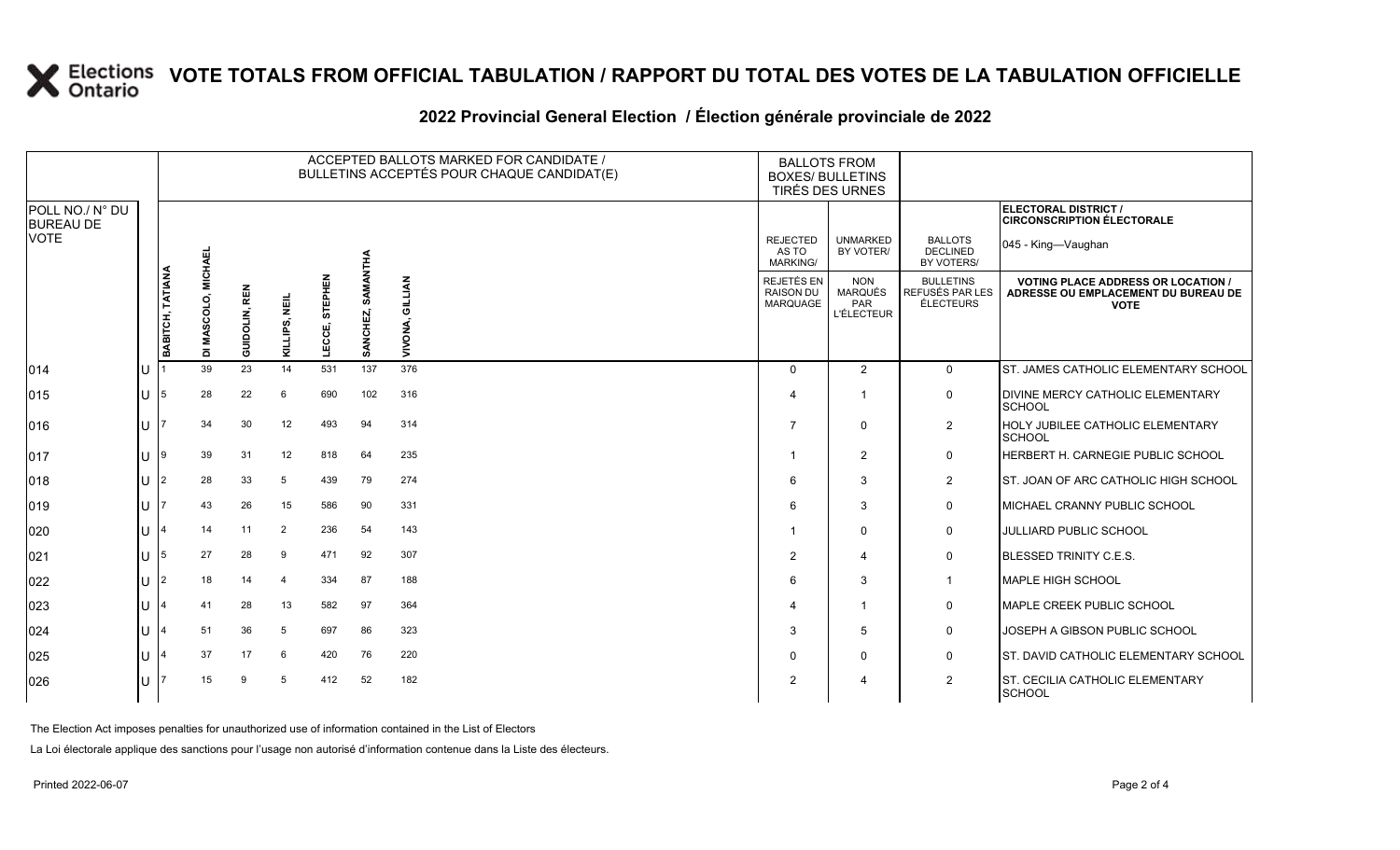# **X** Elections VOTE TOTALS FROM OFFICIAL TABULATION / RAPPORT DU TOTAL DES VOTES DE LA TABULATION OFFICIELLE

|                                     |     |                         |                |                |                |                        |                      | ACCEPTED BALLOTS MARKED FOR CANDIDATE /<br>BULLETINS ACCEPTÉS POUR CHAQUE CANDIDAT(E) | <b>BOXES/ BULLETINS</b>                           | <b>BALLOTS FROM</b><br>TIRÉS DES URNES                   |                                                  |                                                                                                 |
|-------------------------------------|-----|-------------------------|----------------|----------------|----------------|------------------------|----------------------|---------------------------------------------------------------------------------------|---------------------------------------------------|----------------------------------------------------------|--------------------------------------------------|-------------------------------------------------------------------------------------------------|
| POLL NO./ N° DU<br><b>BUREAU DE</b> |     |                         |                |                |                |                        |                      |                                                                                       |                                                   |                                                          |                                                  | ELECTORAL DISTRICT /<br><b>CIRCONSCRIPTION ÉLECTORALE</b>                                       |
| <b>VOTE</b>                         |     |                         | <b>MICHAEL</b> |                |                |                        |                      |                                                                                       | <b>REJECTED</b><br>AS TO<br><b>MARKING/</b>       | <b>UNMARKED</b><br>BY VOTER/                             | <b>BALLOTS</b><br><b>DECLINED</b><br>BY VOTERS/  | 045 - King-Vaughan                                                                              |
|                                     |     | <b>BABITCH, TATIANA</b> | DI MASCOLO,    | GUIDOLIN, REN  | KILLIPS, NEIL  | STEPHEN<br>шî<br>LECCE | SAMANTHA<br>SANCHEZ, | GILLIAN<br>VIVONA,                                                                    | REJETÉS EN<br><b>RAISON DU</b><br><b>MARQUAGE</b> | <b>NON</b><br><b>MARQUÉS</b><br>PAR<br><b>L'ÉLECTEUR</b> | <b>BULLETINS</b><br>REFUSÉS PAR LES<br>ÉLECTEURS | <b>VOTING PLACE ADDRESS OR LOCATION /</b><br>ADRESSE OU EMPLACEMENT DU BUREAU DE<br><b>VOTE</b> |
| 027                                 |     |                         | 36             | 24             | 12             | 648                    | 104                  | 277                                                                                   | 3                                                 | $\overline{2}$                                           | $\mathbf{0}$                                     | DR. ROBERTA BONDAR PUBLIC SCHOOL                                                                |
| 028                                 |     |                         | 40             | 23             | $\overline{7}$ | 705                    | 27                   | 192                                                                                   | 3                                                 |                                                          | $\mathbf 0$                                      | LEBOVIC CAMPUS                                                                                  |
| 400                                 |     |                         | 8              | $\overline{4}$ | $\mathbf 0$    | 71                     | 17                   | 34                                                                                    | $\mathbf{0}$                                      | $\Omega$                                                 | $\mathbf 0$                                      | <b>BELLARIA RESIDENCES TOWER 2</b>                                                              |
| 401                                 |     |                         | $\overline{2}$ | 3              | 3              | 55                     | 5                    | 28                                                                                    | $\overline{2}$                                    | $\Omega$                                                 | $\mathbf 0$                                      | <b>BELLARIA RESIDENCES TOWER 3</b>                                                              |
| 403                                 |     |                         | 3              | $\overline{2}$ |                | 49                     | 16                   | 33                                                                                    | 1                                                 |                                                          | $\mathbf 0$                                      | <b>BELLARIA RESIDENCES TOWER 1</b>                                                              |
| 404                                 |     |                         | 6              | 3              | $\overline{2}$ | 95                     | 8                    | 75                                                                                    | 6                                                 | 2                                                        | $\mathbf 0$                                      | <b>VILLA GIARDINO-2504</b>                                                                      |
| 406                                 |     |                         | 3              | 8              | $\Omega$       | 70                     | 6                    | 37                                                                                    | $\mathbf{0}$                                      | $\mathbf 0$                                              | 0                                                | THE RESIDENCES OF SPRING HILL                                                                   |
| 700                                 |     |                         |                | $\mathbf 0$    |                | 9                      |                      | 27                                                                                    | $\Omega$                                          | $\Omega$                                                 | $\mathbf 0$                                      | VILLA COLUMBO                                                                                   |
| 701                                 |     |                         | $\overline{2}$ | $\mathbf 0$    | $\Omega$       | $\overline{4}$         | $\overline{1}$       | $\mathbf 0$                                                                           | $\mathbf{0}$                                      | $\mathbf 0$                                              | $\mathbf 0$                                      | KING CITY LODGE NURSING HOME                                                                    |
| 702                                 |     |                         |                | $\overline{1}$ | $\Omega$       | 11                     | $\mathbf 0$          | 5                                                                                     | $\mathbf{0}$                                      | $\Omega$                                                 | $\mathbf 0$                                      | KRISTUS DARZS LATVIAN HOME                                                                      |
| 703                                 |     |                         |                | $\mathbf 0$    | $\Omega$       | 3                      | 3                    | 3                                                                                     | 4                                                 | $\Omega$                                                 | $\mathbf 0$                                      | SHERWOOD COURT LONG TERM CENTRE                                                                 |
| 704                                 |     |                         | $\overline{2}$ | $\mathbf 0$    |                | 8                      | $\mathbf 0$          | $\overline{4}$                                                                        | $\overline{2}$                                    | $\Omega$                                                 | $\mathbf 0$                                      | <b>MAPLE HEALTH CENTRE</b>                                                                      |
| 705                                 |     |                         | 3              | $\mathbf 0$    | $\mathbf 0$    | 15                     | 3                    | 12                                                                                    | $\overline{2}$                                    | 3                                                        | $\mathbf 0$                                      | <b>CHARTWELL CLASSSIC VALLEY VISTA</b>                                                          |
| 706                                 | lU. | 0                       | 2              | 0              | 3              | 35                     | $\overline{4}$       | 28                                                                                    | 2                                                 | $\Omega$                                                 | $\Omega$                                         | <b>AMALFI RESIDENCE</b>                                                                         |

#### **2022 Provincial General Election / Élection générale provinciale de 2022**

The Election Act imposes penalties for unauthorized use of information contained in the List of Electors